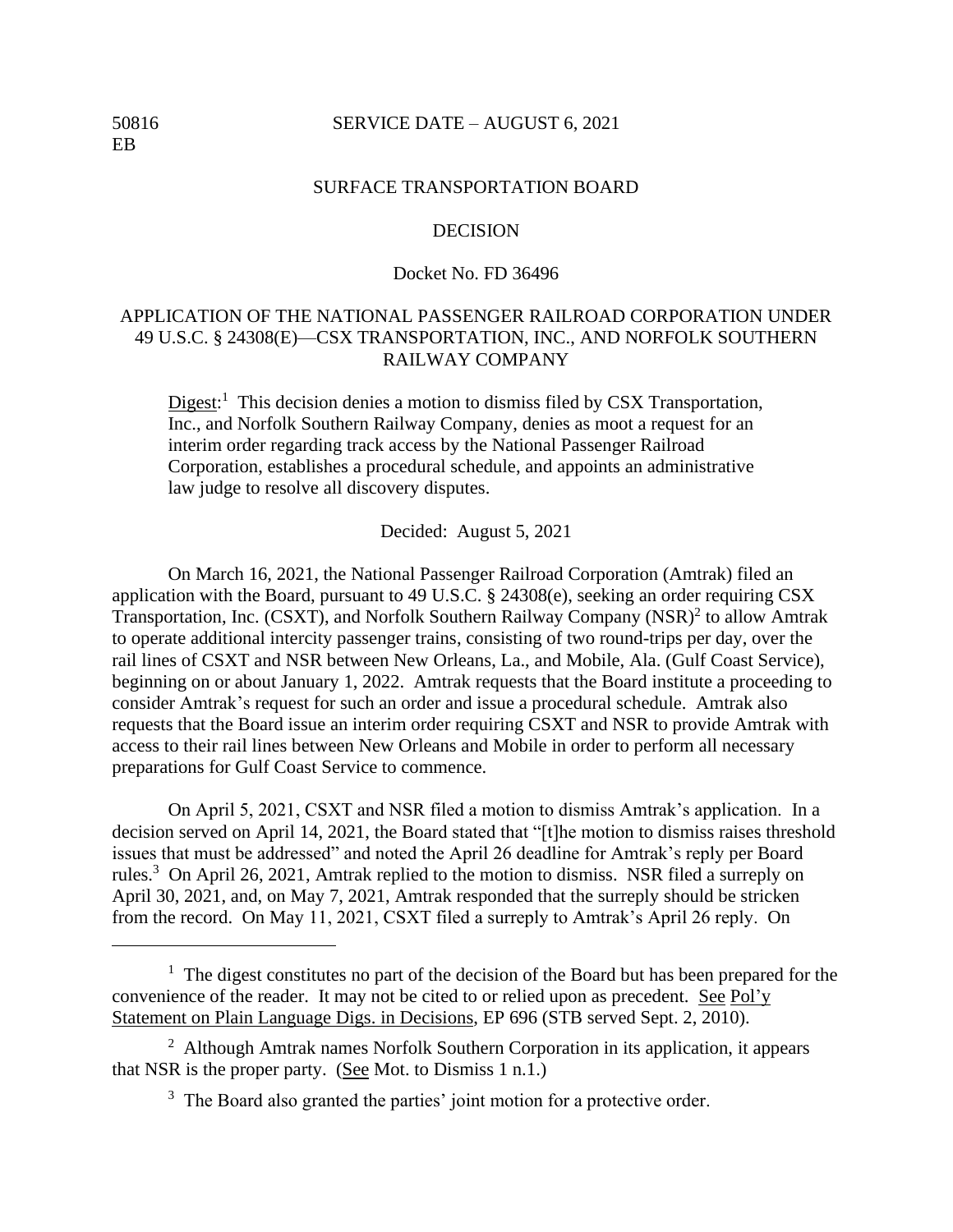May 12, 2021, Amtrak asked the Board to strike CSXT's filing.<sup>4</sup> On July 6, 2021, Amtrak filed a notice regarding Amtrak's pending request for an interim order providing it with access to the CSXT and NSR rail lines between New Orleans and Mobile. On July 9, 2021, CSXT and NSR replied to that filing.

On May 10, 2021, the U.S. Department of Transportation (USDOT) and Federal Railroad Administration (FRA) filed a letter asking the Board to act expeditiously on Amtrak's application; NSR and CSXT filed responses, respectively, on May 12, 2021, and May 13, 2021. In addition, numerous comments have been submitted.<sup>5</sup>

# BACKGROUND

Prior to August 2005, Amtrak provided long-distance passenger service three days per week in the Gulf Coast region, including between New Orleans and Mobile. (Appl. 3 & App. B, GCWG Report at App. C at C-7; see also Mot. to Dismiss 8-9.) In 2005, Hurricane Katrina caused significant damage to the rail infrastructure in the region, leading to the suspension of Amtrak's passenger rail service east of New Orleans. (Appl., App. B, GCWG Report at 1.) In 2015, Congress directed the creation of the Gulf Coast Working Group (GCWG) to, among other

<sup>5</sup> U.S. Senators John Kennedy, Richard Shelby, and Roger F. Wicker each filed a letter. A letter was jointly filed by members of Alabama's delegation to the U.S. House of Representatives: Jerry L. Carl, Robert B. Aderholt, Mo Brooks, Barry Moore, Gary Palmer, Mike Rogers, and Terri Sewell. Alabama Governor Kay Ivey filed a letter. Letters and comments were filed by Alabama District Export Council, Alabama Farmers Federation, Alabama Mining Association, Alabama Railway Association, Alabama State Port Authority, APM Terminals Mobile, LLC, Mayor George L. Bass, former Mississippi Governor Phil Bryant, Business Council of Alabama, Mayor Robert H. Byrd, Jr., Coastal Mississippi, Coast Transit Authority, Councilman Joel Daves, Mayor Steve Demetropoulos, Mayor Nancy Depreo, Mayor Shea Dobson, Mayor Michael J. Favre, Mayor Andrew Gilich, Gulf Coast Business Council, Gulf Regional Planning Commission, Hancock County Chamber of Commerce, Hancock County Community Development Foundation, Hancock County Port & Harbor Commission, Mayor Billy Hewes, Jackson County Board of Supervisors, Louisiana Railroads Association, Alabama State Representative Mac McCutcheon, Mayor Leo McDermott, Mississippi Aquarium, Mississippi Municipal League, Mississippi Railroad Association, Mississippi State Port Authority, Partners for Stennis & Michoud, Virgil G. Payne, Port of Pascagoula, Mayor Rusty Quave, Rail Passengers Association, Alabama State Senator Greg J. Reed, Mayor Mike Smith, Southern Mississippi Planning and Development District, Southern Rail Commission (SRC) (signed by representatives from Louisiana and Mississippi), and Mayor Phil Torjusen. A letter was jointly filed by Board of Commissioners for the Port of New Orleans and New Orleans Public Belt Railroad Commission for the Port of New Orleans.

 $4$  Although, as Amtrak argues, a reply to a reply is not permitted, see 49 C.F.R. § 1104.13(c), in the interest of a complete record, the Board will accept NSR's April 30 filing and CSXT's May 11 filing as part of the record. See City of Alexandria, Va.—Pet. for Declaratory Order, FD 35157, slip op. at 2 (STB served Nov. 6, 2008) (allowing a reply to a reply "[i]n the interest of compiling a full record").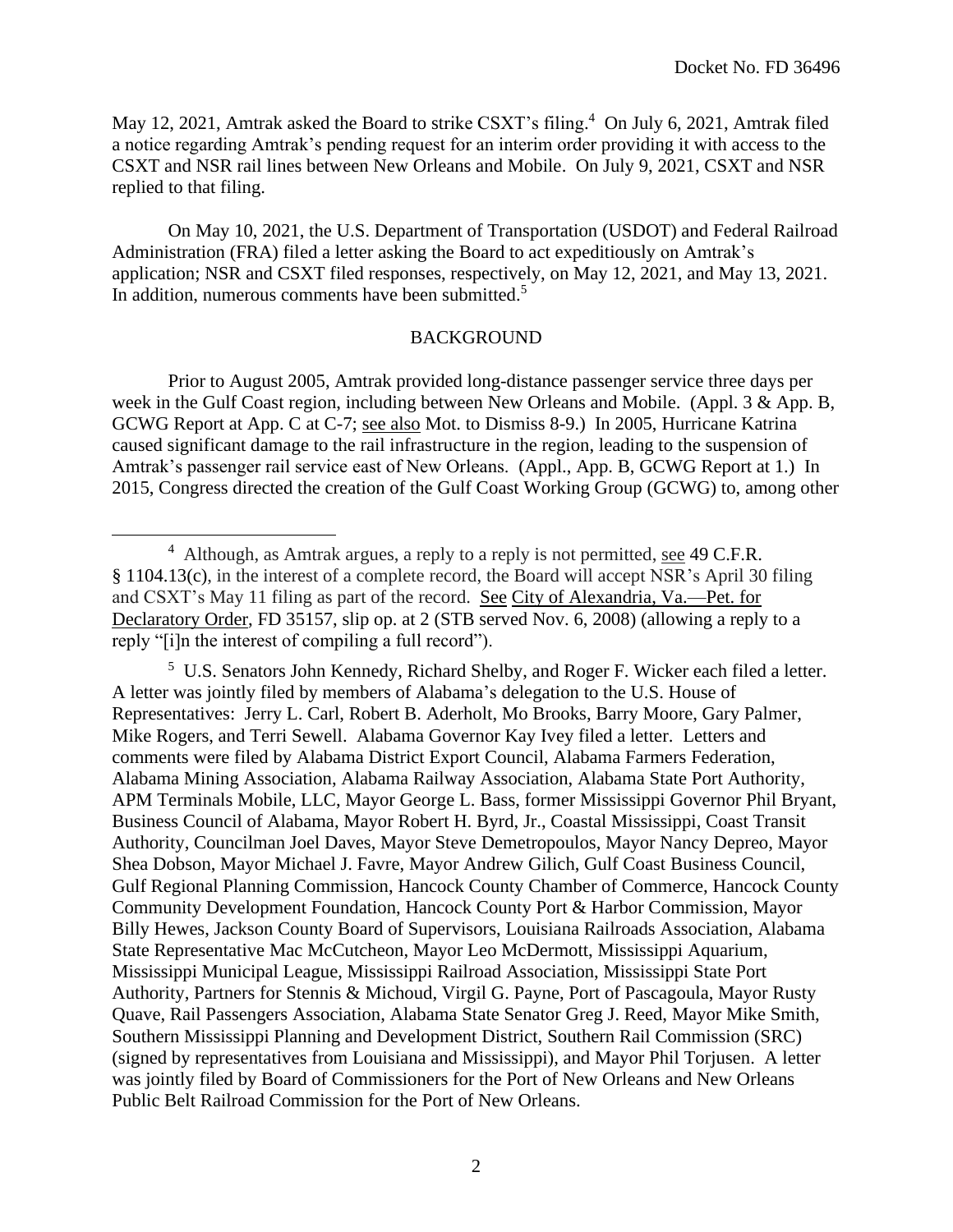things, evaluate all options for restoring intercity passenger rail service in the Gulf Coast region. 6 Fixing America's Surface Transportation Act, Pub. L. No. 114-94, § 11304, 129 Stat. 1312, 1655 (2015). Amtrak, CSXT, and NSR participated in the group, as did representatives from FRA, SRC, the Departments of Transportation of Alabama, Florida, and Louisiana, municipalities and communities along the proposed route, regional transportation planning organizations, and others. (Appl. 3.) GCWG issued a report in 2017 recommending, as the preferred option, restoration of long-distance service between New Orleans and Orlando, and establishment of a state-supported service with one daily round trip between New Orleans and Mobile. (Id., App. B, GCWG Report at ES-1, 12-14.) The report also recommended infrastructure investments both to support the service and to enhance the reliability and reduce the trip time of passenger trains. (Id., App. B, GCWG Report 29-30.) The total cost of the recommended improvements for New Orleans-to-Mobile service was approximately \$100 million. (Id., App. B, GCWG Report 30, Table 5.) The report noted that "[t]he effectiveness of the improvements for on-time performance has not been validated as part of [the report] and [validation] is recommended as a next step." (Id., App. B, GCWG Report 29.)

Amtrak states that CSXT and NSR "ultimately did not support the working group's recommendations or its assessment of what was required to restore service" and that CSXT performed a separate study that concluded approximately \$2 billion in investments were necessary to restore passenger service in the Gulf Coast from New Orleans to Orlando. (Appl. 4; see also id., App. B, GCWG Report at App. A at A-5 (letter from CSXT to FRA stating that restoring Gulf Coast passenger service would require at least \$2 billion in infrastructure improvements); Mot. to Dismiss 10 (stating that CSXT conducted a 2016 study with HDR Engineering, Inc. (HDR) for the GCWG at FRA's request).) According to CSXT and NSR, Amtrak objected to the 2016 HDR study, in part because it was conducted by CSXT alone. (Id.)

In January 2020, the parties agreed to sponsor a joint Rail Traffic Controller (RTC) study, with the resulting RTC Study Agreement stating that the study would "provide useful input for the reintroduction" of passenger service in the region. (See Amtrak Reply 7, Apr. 26, 2021.) Under their RTC Study Agreement, HDR would model operations and the infrastructure needed to support them. (See Appl. 4; Mot. to Dismiss 2.) The RTC Study Agreement was valid for one year, but the study was not completed by January 2021, and Amtrak elected not to renew the agreement. (Amtrak Reply 7, Apr. 26, 2021.) The parties dispute the usefulness of and need for the study, the reasons it has not been completed, and the amount of time it would take to complete. (See, e.g., Mot. to Dismiss 8-15; Amtrak Reply 7-12, Apr. 26, 2021.)

In February 2021, Amtrak requested that CSXT and NSR "agree to permit the Gulf Coast Service to commence on January 1, 2022, in accordance with a specific twice-daily schedule and terms proposed by Amtrak." (Appl. 4.) Amtrak states that CSXT and NSR did not agree, prompting its application under § 24308(e). (Id.)

<sup>&</sup>lt;sup>6</sup> Congress authorized and appropriated funding for GCWG. (See Appl., App. B, GCWG Report at App. E at E-3 ("Through the [Fixing America's Surface Transportation Act] Section 11101(d), USDOT through the FRA is to provide \$500,000 in both FY16 and FY17 to support the work of the GCWG under a variety of grants"). See also USDOT/FRA Letter 2 (noting FRA's expenditure of approximately \$700,000 in support of GCWG's work).)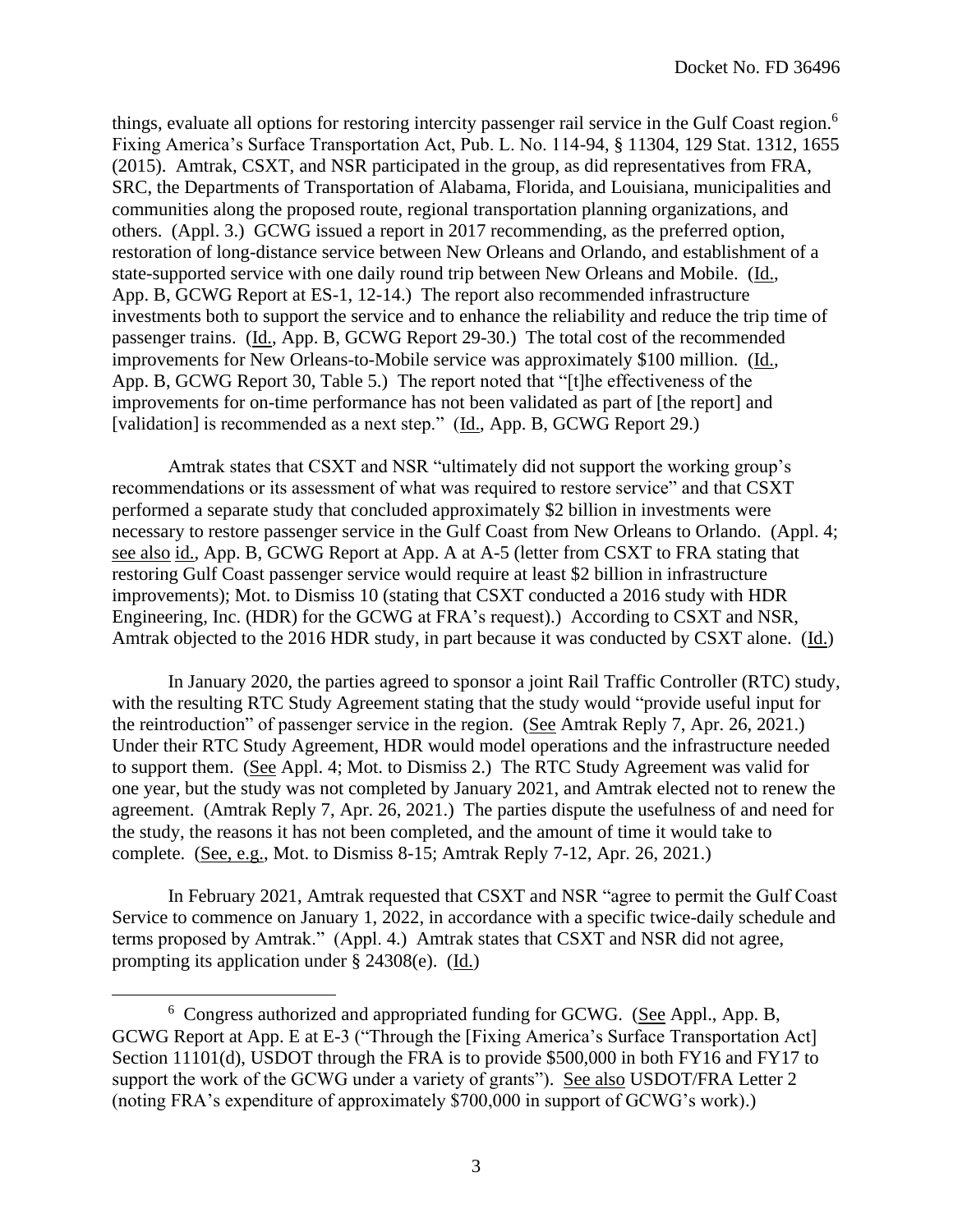## DISCUSSION AND CONCLUSIONS

Under 49 U.S.C. § 24308(e), "[w]hen a rail carrier does not agree to provide, or allow Amtrak to provide, for the operation of additional trains over a rail line of the carrier, Amtrak may apply to the Board for an order requiring the carrier to provide or allow for the operation of the requested trains. After a hearing on the record, the Board may order the carrier, within 60 days, to provide or allow for the operation of the requested trains on a schedule based on legally permissible operating times."<sup>7</sup> In determining whether to order the carrier to provide or allow for the operation of additional trains, the Board shall consider "whether an order would impair unreasonably freight transportation" and, "when establishing scheduled running times, the statutory goal of Amtrak to implement schedules that attain a system-wide average speed of at least 60 miles an hour that can be adhered to with a high degree of reliability and passenger comfort."  $§ 24308(e)(2)$ . The carrier has "the burden of demonstrating that the additional trains will impair the freight transportation."  $§ 24308(e)(2)(A)$ .

CSXT and NSR argue that the dispute is not ripe for adjudication under § 24308(e) because they have not refused Amtrak's request to allow operation of additional trains. (Mot. to Dismiss 1-4.) They claim that refusal is required under that provision. (Id.) They also argue that the RTC Study should be completed before the Board considers Amtrak's application and that Amtrak lacks state support for the Gulf Coast Service at least in part because the RTC Study has not been completed. (Id.) CSXT and NSR also argue that adding the infrastructure needed to support Amtrak's two round trips per day between New Orleans and Mobile would have environmental impacts that necessitate environmental review under the National Environmental Policy Act (NEPA), 42 U.S.C. §§ 4321-4370m-12 and that the application should be dismissed because Amtrak failed to submit an environmental and historic report pursuant to 49 C.F.R. §§ 1105.7 and 1105.8. (Mot. to Dismiss 17-22.) CSXT and NSR assert that Amtrak's request for an interim order allowing access to the relevant rail lines should be denied with prejudice, (id. at 22-26), or as moot given the access CSXT has granted to Amtrak and the access Amtrak already had from NSR,  $(CSXT & NSR$  Reply 2, July 9, 2021). Finally, they raise concerns about Amtrak's proposed procedural schedule. (Mot. to Dismiss 26-27.) Amtrak replies that the proceeding is ripe for adjudication, (Amtrak Reply 4-14, Apr. 26, 2021); that environmental and historic reports are not required because Amtrak is not requesting that the Board order any infrastructure projects and thus the application does not trigger NEPA or require historic review,  $(i_d$  at 14-17); and that the Board should issue the interim order<sup>8</sup> and adopt its proposed procedural schedule, (id. at 17-20).

<sup>7</sup> The statute also provides that "if the Board decides not to hold a hearing, the Board, not later than 30 days after receiving the application, shall publish in the Federal Register the reasons for the decision not to hold the hearing." § 24308(e).

<sup>&</sup>lt;sup>8</sup> As discussed below, Amtrak wrote to the Board on July 6, 2021, to update it on recent discussions with CSXT and NSR regarding access to the lines. On July 9, 2021, CSXT and NSR responded that the Board should find that Amtrak's request for an interim order is moot in light of Amtrak's July 6 filing.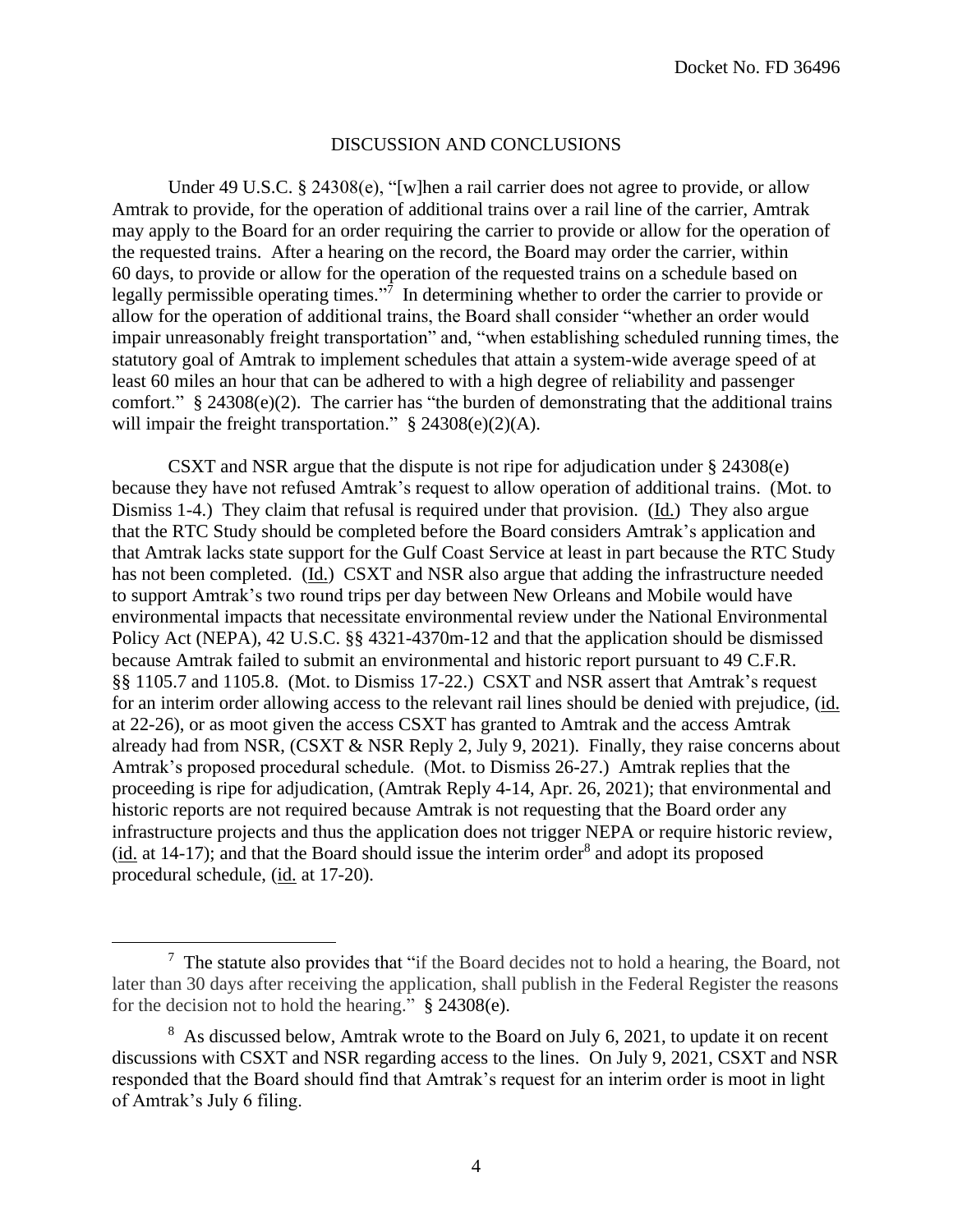The Board, as discussed below, concludes that the proceeding is ripe for adjudication. In addition, environmental and historic reports are not needed because environmental review under NEPA and review under Section 106 of the National Historic Preservation Act, 54 U.S.C. § 306108 (NHPA) are not required, as explained below. Therefore, the motion to dismiss will be denied.<sup>9</sup> The Board will also deny as moot Amtrak's request for an interim order and establish a procedural schedule.

## **Ripeness**

CSXT and NSR argue that the dispute is not ripe for adjudication under § 24308(e) because they have not refused Amtrak's request to allow operation of additional trains, as they claim is required under that provision. (Mot. to Dismiss 1-4.) They claim that before the Board considers Amtrak's application, Amtrak should be required to "live up to the commitments it made" to complete the RTC study. (Id. at 1.) They argue that the study is necessary to assess the infrastructure needed to support such service, particularly given the route's complicated infrastructure and important role in freight transportation and given the inconsistencies in Amtrak's statements regarding the additional infrastructure needed for the service. (Id. at 8, 11- 12.) CSXT and NSR note that Amtrak here proposes a different, more frequent service than it previously provided and argue that the GCWG report did not consider the impact of an 80% ontime performance (OTP) standard for any two consecutive calendar quarters for passenger service. (Id. at 8-9  $\&$  n.22.) See also 49 U.S.C. § 24308(f)(1); Metrics  $\&$  Minimum Standards for Intercity Passenger Rail Serv., 85 Fed. Reg. 72971, 73001 (Nov. 16, 2020) (codified at 49 C.F.R. pt. 273). They argue that a study is necessary to determine what infrastructure is required to meet this OTP standard without unreasonable degradation of freight rail service, as failure to meet the standard could result in a Board investigation and assessment of damages against them. (Mot. to Dismiss 9-10.)

CSXT and NSR also argue that Amtrak does not have the requisite state support for the proposed service. (Id. at 15-17.) They claim that the State of Alabama has indicated that the RTC study should be completed before additional trains are operated and has expressed concern that the planned passenger service would inhibit the growth of the Port of Mobile. (Id.; see also Letter from Governor Ivey, Apr. 1, 2021; Letter from Senator Shelby, Mar. 31, 2021.) CSXT and NSR note that Alabama, either as a possible beneficiary of state-supported service or as a constituent member of SRC, may have an obligation to support the Gulf Coast Service. (Mot. to Dismiss 16.)

Amtrak responds that, under the plain language of § 24308(e), its application is ripe for consideration by the Board because, despite years of discussions, the carriers have not agreed to allow service to resume. (Amtrak Reply 2, 5-8, Apr. 26, 2021.) Further, Amtrak claims that the statute does not require a study, and that, while it agreed to participate in the RTC study, it did not agree that such a study was a prerequisite to reinstatement of service. (Id. at 7.) Amtrak also argues that the statute does not require it to have unanimous political support to request a Board order; rather, Congress's intent was that the statute provide an expedited procedure. (Id. at 12.)

<sup>&</sup>lt;sup>9</sup> Given this conclusion, the Board need not address Amtrak's argument that the motion to dismiss is moot. (See Amtrak Reply 20-21, Apr. 26, 2021.)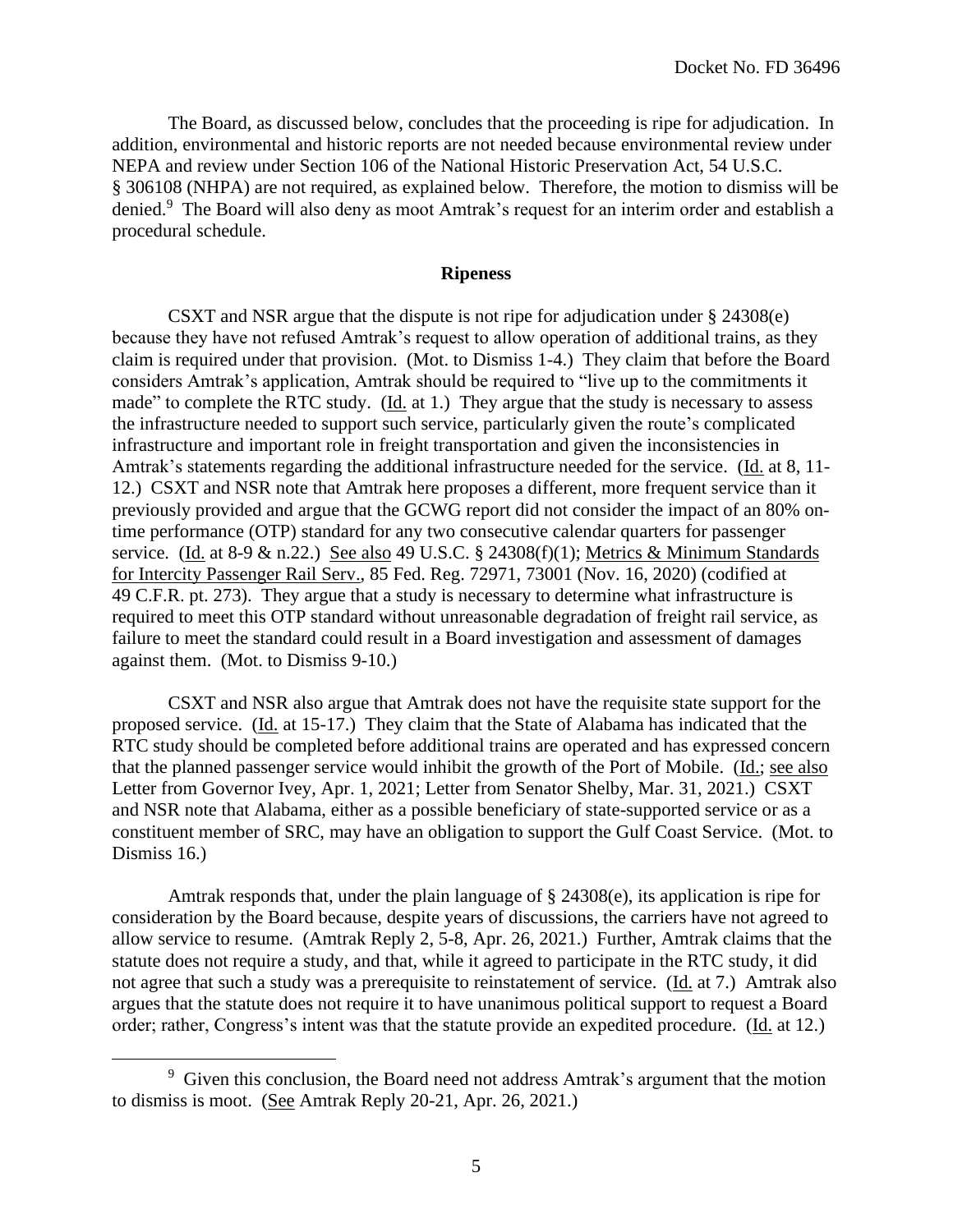Amtrak also argues that there is substantial political and financial support for the contemplated service. (Id. at 13; see also Letter from U.S. Senator Wicker, Apr. 21, 2021 ("The groundwork for successful passenger rail service has already been laid, with the [SRC] having secured approximately \$11 million in federal funding for operating costs and \$66 million in federal and local funding to make infrastructure improvements along the Gulf Coast corridor.").)

USDOT and FRA state that FRA is committed to data-driven studies of projects that it funds but has concluded here that, despite several years of collaboration between FRA, the parties, and other stakeholders, and "the investment of significant funds, Amtrak has been unable to obtain the agreement of the host freight railroads, and there is no clear or imminent path to the restoration of this service, absent the Board's intercession." (USDOT/FRA Letter 1-2.) They state that the RTC Study efforts did not lead to consensus "on the sharing of relevant data inputs and model outputs, let alone the necessary scope of capital improvements" despite attempts by FRA and Amtrak to address concerns with CSXT and NSR. (Id. at 3.) They further state that "FRA remains concerned that it has been unable to obtain access to all the data and analysis necessary for a proper review of the issues involved in restoring service." (Id.) CSXT and NSR each responded to the letter, noting their agreement regarding the importance of a study but disagreeing with the conclusion that a Board proceeding is necessary. (NSR Letter 1-2, May 12, 2021; CSXT Letter 1-2, May 13, 2021.)

A number of comments have been filed supporting completion of the RTC study before further steps are taken. (See, e.g., Letter from U.S. Senator Shelby, Mar. 31, 2021; Letter from Alabama Governor Ivey, Apr. 1, 2021.) Many other commenters, however, support Amtrak's application. (See, e.g., Letter from U.S. Senator Wicker, Apr. 21, 2021.)

The Board concludes that the matter is ripe for adjudication. The statute's threshold requirement that the carriers "[do] not agree to provide, or allow Amtrak to provide, for the operation of additional trains" has been met. See  $\S$  24308(e).<sup>10</sup> In February 2021, Amtrak requested that the carriers allow twice-daily service, and the carriers have not agreed to that request. (Appl. 4.) Further, for several years, Amtrak has sought to restore service in some manner on the Gulf Coast, and it is unclear how the parties will reach an agreement regarding service on the Gulf Coast without Board consideration of Amtrak's application. (See USDOT/FRA Letter 1 ("[D]espite an extended period of examination and the investment of significant funds, . . . there is no clear or imminent path toward the restoration of this service, absent the Board's intercession.").) Therefore, the Board will institute a proceeding.

The statute requires the Board to consider "whether an order would impair unreasonably freight transportation." § 24308(e)(2)(A). While the Board will not require Amtrak to agree to completion of the previously commenced RTC study or grant the freight railroads' motion to

<sup>&</sup>lt;sup>10</sup> The carriers note that "even if CSXT, NSR, and Amtrak disagreed about the results of the RTC study or about what recommended infrastructure was needed and what it might cost, that disagreement might be more suitable for resolution in a § 24308(a) terms and compensation case than in a § 24308(e) application." (Mot. to Dismiss 15 n.41.) However, they do not argue that the application should be dismissed on this basis; therefore, the Board will not address the statement.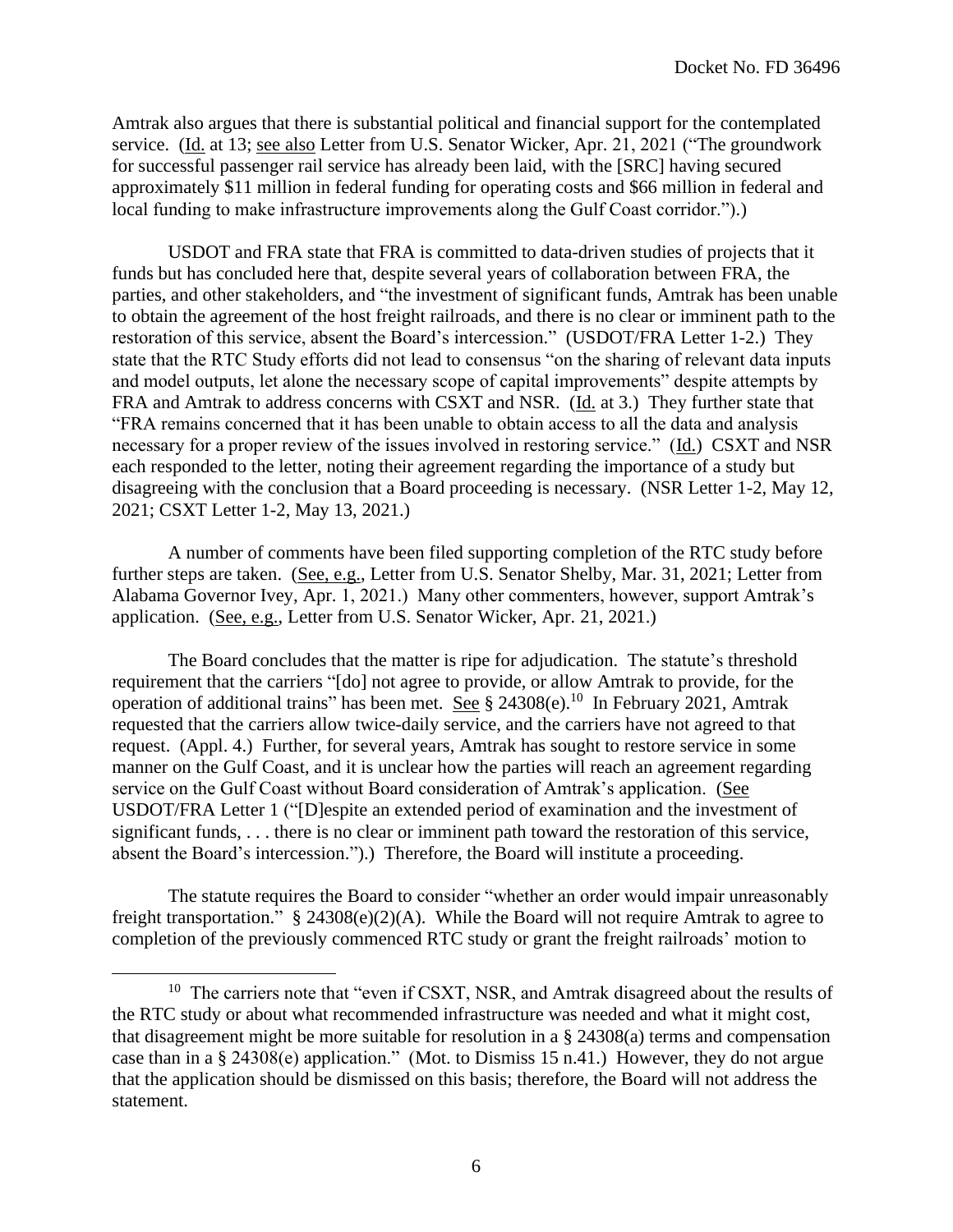dismiss Amtrak's application because the study has not been completed, the Board recognizes the importance of a study that models—in the context of the line's present and future traffic volumes and engineering design and conditions—the specific service that Amtrak proposes in its application. The Board therefore expects that evidence on the service's potential effects on freight transportation, such as an RTC study or other study or studies, will be part of the record in this proceeding, as well as any competing studies or other competing evidence, together with all the inputs, assumptions, and methodologies underlying any study results, including all relevant traffic projections (filed under seal, if necessary). As part of this effort, the Board also expects the parties will detail any infrastructure that they consider necessary for Amtrak to operate additional trains by its proposed start date as well as infrastructure needed in the future to factor in anticipated growth in traffic. The information described above will allow the Board to assess whether the proposed additional train service can proceed without impairing unreasonably freight transportation.

The Board recognizes the concerns expressed by Alabama state leadership and some railroad and port entities, among others, regarding the potential impacts of passenger service on freight service in the New Orleans-Mobile corridor and the need for a study to assess those impacts and identify mitigation measures. However, as explained above, this proceeding, including evidence submitted by the parties, will provide a forum to assess precisely the matter of concern to Alabama state officials and others, i.e., whether the additional train operations will unreasonably impair freight transportation. Therefore, far from preventing the Board from considering the freight service issues associated with Amtrak's application, the current lack of unanimous state support for the service indicates a need for the Board to do so under the terms specified in 49 U.S.C. § 24308(e).

# **Environmental and Historic Reports**

CSXT and NSR argue that the application should be dismissed because Amtrak did not file the environmental and historic reports they claim are required by NEPA, the NHPA, and the Board's regulations at 49 C.F.R. §§ 1105.7 and 1105.8. They note the possibility that the restored service "will require dozens of miles of new sidings and yard bypass tracks as well as modifications to the drawbridges" and that the route is "in a region largely comprised of coastal wetlands, which present immense environmental challenges to any construction project." (Mot. to Dismiss  $17-18$ .)<sup>11</sup> Accordingly, they claim that a Board order granting Amtrak's request would require review under NEPA. (Mot. to Dismiss 18.) They recognize that the Board's regulations do not specifically identify this type of proceeding as requiring environmental review, but contend that the Board should require an environmental review under the catchall provision at 49 C.F.R. § 1105.6(b)(6) because of the potential for environmental impacts. (Id. at 18-19.)

<sup>&</sup>lt;sup>11</sup> CSXT and NSR note GCWG's description of NEPA review as "a critical next step" toward restoring passenger rail service. (Id. at 18; see also Appl., App. B, GCWG Report at 36 ("The infrastructure improvements recommended for the restoration of passenger rail service will require compliance with NEPA if federal funds are used.").)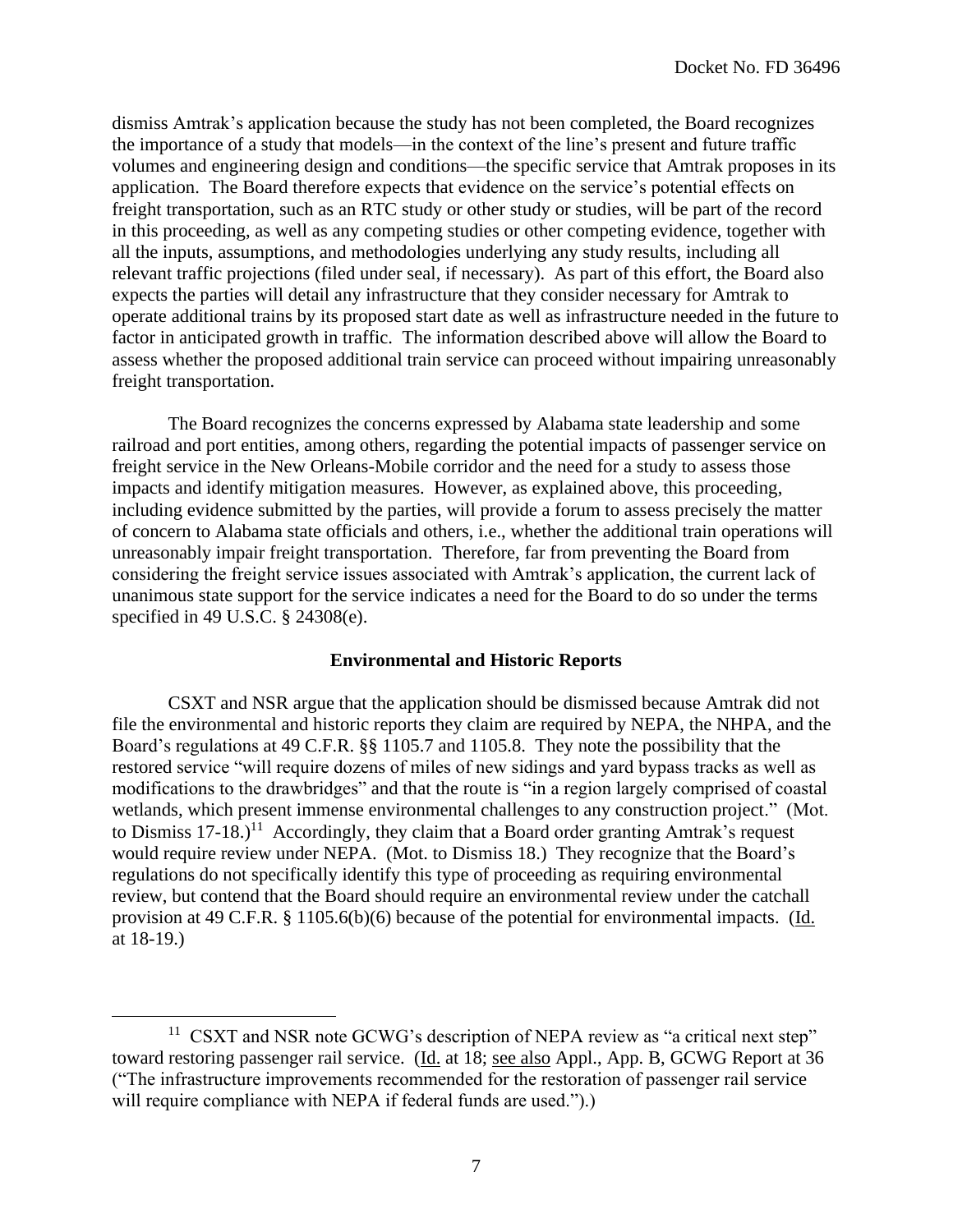CSXT and NSR argue that an order to allow operation of additional trains under § 24308(e) can be distinguished from previous proceedings under § 24308(a) in which the Board and its predecessor did not conduct environmental review because "disputes [under § 24308(a)] generally involve an inability to agree on certain terms of service or resolving questions of 'reasonable compensation' that either do not require new infrastructure or turn on ministerial actions beyond NEPA's reach." (Mot. to Dismiss 19.) They argue that this proceeding is "fundamentally different" because the Board here must "determine whether and under what conditions to order additional trains" and note that any such order will likely require new infrastructure, leading to "multiple construction projects in environmentally sensitive areas using federal funds." (Id. at 20.) In addition, citing 49 C.F.R. § 1105.8(a), they argue that Amtrak should have submitted a historic report.

Amtrak replies that § 24308(e) does not require it to file environmental and historic reports along with its application, and to require otherwise would contravene congressional intent that the statute provide an expedited procedure for the Board to issue an order for operation of additional trains. (Amtrak Reply 14, Apr. 26, 2021.) Amtrak states that it is not requesting that the Board order infrastructure projects; rather, it requests that the Board issue an order permitting it to run additional trains. (Id.) Amtrak states it does not believe that any construction or other infrastructure projects are required to restart Gulf Coast service beyond the improvements recommended in the GCGW Report as the "Minimum Needed for Passenger Rail Service," and that the infrastructure improvements planned here do not trigger NEPA. (Id. at 14-17.)

CSXT responds that Amtrak's claims in its reply cannot be reconciled with its application, which, according to CSXT, admits that some level of infrastructure enhancements would be necessary to support Amtrak's proposed restoration of service. (CSXT Reply 3, May 11, 2021.) CSXT also notes that the Board routinely conducts environmental review in licensing cases, such as proposals to construct new lines or abandon lines, where the relevant organic statute does not itself explicitly require such review but NEPA requires environmental review regardless. (Id. at 4.)

An environmental report is not needed because environmental review under NEPA is not required.<sup>12</sup> Under the regulations of the Council on Environmental Quality (CEQ) implementing NEPA, agencies can identify in their NEPA procedures "categorical exclusions," which CEQ defines at 40 C.F.R. § 1501.4(a) as "categories of actions that normally do not have a significant effect on the human environment, and therefore do not require preparation of an environmental assessment or environmental impact statement." As the freight railroads note, (Mot. to Dismiss 18-19), this type of proceeding is not identified in the Board's environmental rules as one that normally requires an environmental review. See 49 C.F.R. § 1105.6(a), (b). This proceeding is most analogous to a proceeding in which operating authority is sought. Such transactions are covered by one of the Board's "categorical exclusions" and normally require no

 $12$  Had environmental and historic reports been required, they would have been due to the Board with, or prior to, the applicant's initiation of a proceeding. 49 C.F.R. §§ 1105.7(a), 1105.8(a).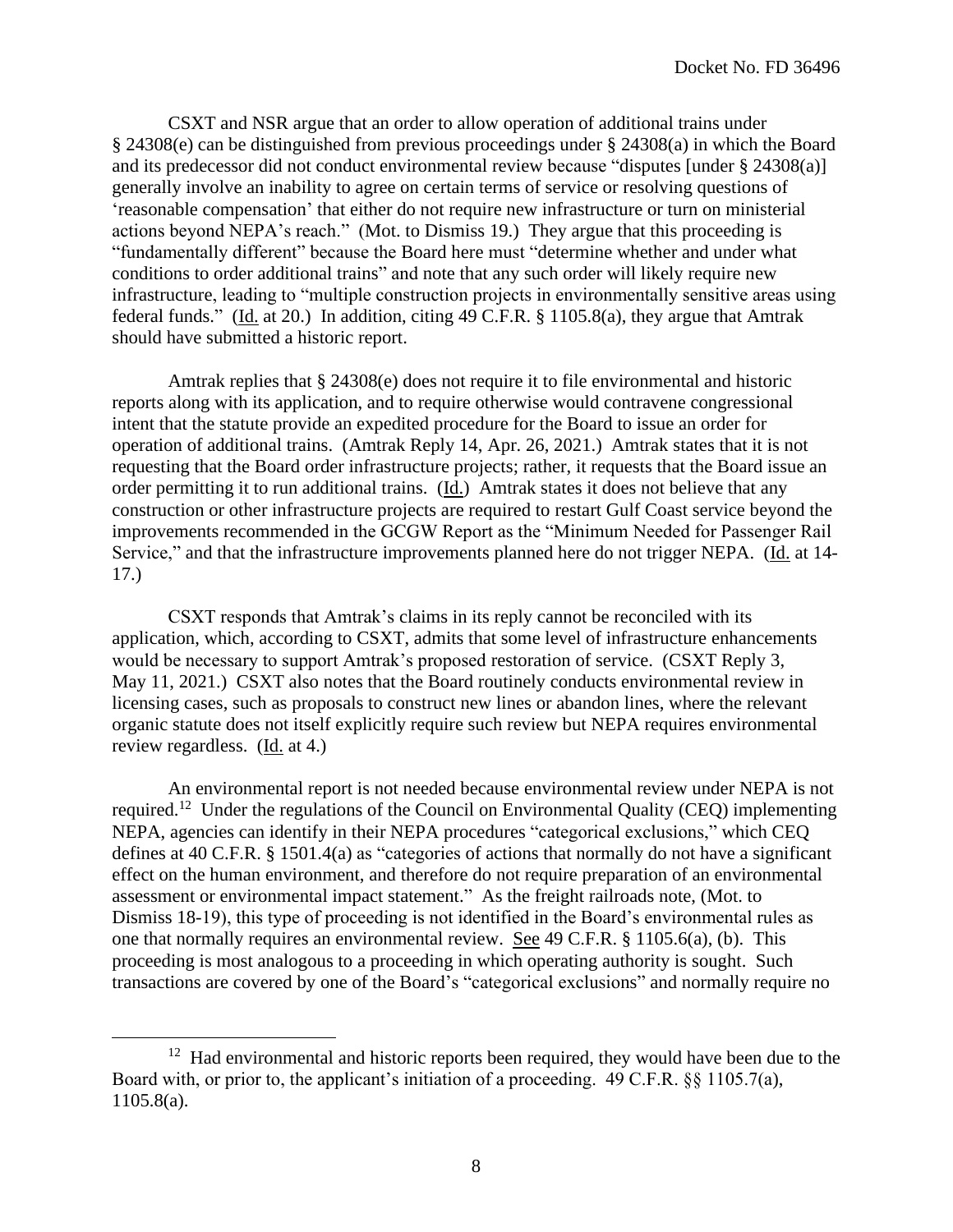environmental review (or filing of environmental reports) unless certain thresholds would be exceeded.<sup>13</sup> <u>See</u> 49 C.F.R. § 1105.6(b)(4), (c)(1)(i).

Here, the contemplated infrastructure improvements are categorically excluded from NEPA under § 1105.6(c)(1) because Amtrak's proposed schedule will not trigger any of the applicable thresholds. The proposed Amtrak service will result in only four additional trains per day, well short of the level of operations the Board has determined has enough potential for environmental impacts to warrant environmental reporting and NEPA documentation (at least eight additional trains per day except in nonattainment areas). In addition, the record indicates that freight traffic between New Orleans and Mobile exceeds four trains per day, and therefore the proposed additional passenger trains would not result in a 100% increase in traffic. (See Mot. to Dismiss, Ex. F, Gulf Coast Passenger Serv. Implementation Study & Cost Estimate at 9.) Moreover, there is no indication that passenger service would result in a 100% increase in rail yard activity or diversion of traffic to trucks or other vehicles. Therefore, pursuant to § 1105.6(c)(1) and the applicable thresholds at § 1105.7(e)(5)(i), environmental review is not required.<sup>14</sup>

Even where the thresholds are not met, the Board's regulations permit the Board to require environmental review of an operation transaction, regardless of the number of trains, where the potential for environmental impacts could be significant. 49 C.F.R. § 1105.6(d); see also § 1105.6(b)(6). However, no need to depart from the Board's normal procedures has been shown in this case. CSXT and NSR raise concerns that Amtrak's planned "new infrastructure

<sup>13</sup> The thresholds that are typically applicable to an operation transaction are the air quality thresholds at 49 C.F.R. § 1105.7(e)(5). These thresholds differ depending on whether a rail line segment is in an area designated as in "attainment" or "nonattainment" with the National Ambient Air Quality Standards established under the Clean Air Act. For rail lines like these that are located in attainment areas, environmental documentation under NEPA normally will be prepared only if the proposed action would result in (1) an increase of at least eight trains per day on any segment of rail line affected by the proposal, (2) an increase in rail traffic of at least 100% (measured in annual gross ton miles), (3) an increase in carload activity at rail yards of at least 100%, or (4) an average increase in truck traffic of more than 10% of the average daily traffic or 50 vehicles a day on any affected road segment. See 49 C.F.R. § 1105.7(e)(5)(i). For rail lines in nonattainment areas, environmental documentation typically is required when the proposed action would result in (1) an increase of at least three trains per day on any segment of rail line, (2) an increase in rail traffic of at least 50% (measured in annual gross ton miles), (3) an increase in carload activity at rail yards of at least 20%, or (4) an average increase in truck traffic of more than 10% of the average daily traffic or 50 vehicles a day on any given road segment. See 49 C.F.R. § 1105.7(e)(5)(ii).

<sup>14</sup> CSXT and NSR note that the projects will require federal funds, suggesting that proceedings related to that funding might require environmental review. (See Mot. to Dismiss 20; see also Appl., App. B, GCWG Report at 36 ("The infrastructure improvements recommended for the restoration of passenger rail service will require compliance with NEPA if federal funds are used.").) However, the Board does not authorize or otherwise provide any funding for rail infrastructure projects. Any environmental review that is required due to federal funding would be initiated by the funding agency.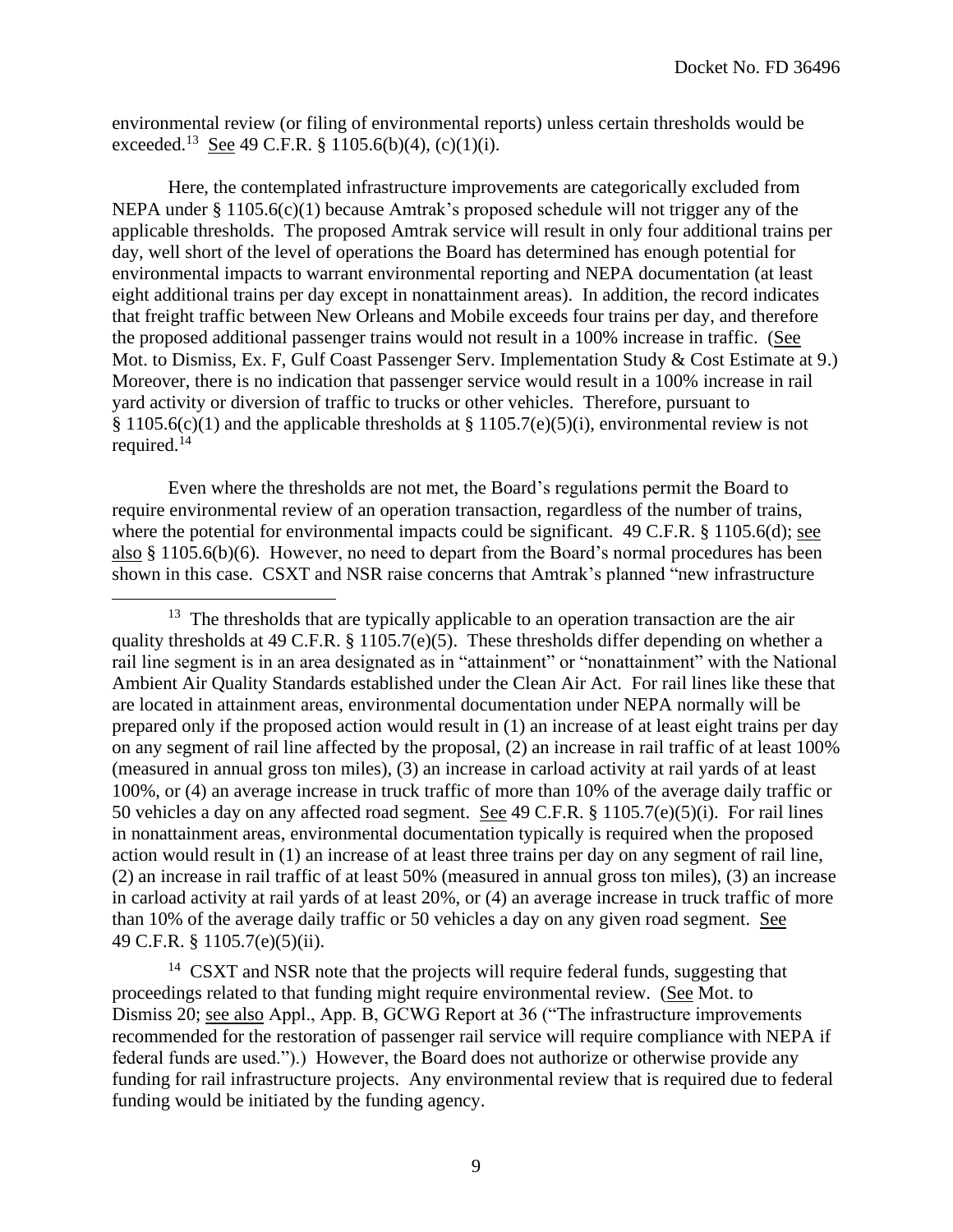will lead to multiple construction projects in sensitive environmental areas." (Mot. to Dismiss 20.) But this is a proposal to operate additional trains on lines on which Amtrak had previously operated, not a proposal to construct a new line.<sup>15</sup> Carriers do not need Board authority to repair, replace, rehabilitate, or rebuild their existing lines, and therefore can make improvements, operate additional trains and add infrastructure to such lines without environmental review even if the line has long been inactive and is in disrepair. See Mo. Cent. R.R.—Acquis. & Operation Exemption—Lines of Union Pac. R.R., FD 33508 et al., slip op. at 6-9 (STB served Sept. 14, 1999), petition for review denied, Lee's Summit, Mo. v. STB, 231 F.3d 39 (D.C. Cir. 2000); see also Lee's Summit, Mo., 231 F.3d at 40; Union Pac. R.R., FD 33611, slip op. at 5 (fact that a line relocation or reactivation project may have environmental effects does not dictate that the Board perform an environmental review). The contemplated additional train operations and infrastructure improvements to CSXT's and NSR's lines would be similar to those that all railroads are free to do without Board authority and without environmental review. Any rail activity will have some impact on surrounding areas, but no showing has been made that the infrastructure improvements likely to result if Amtrak operates additional trains here would warrant departure from the Board's normal process. Because environmental review is not required, Amtrak did not need to file an environmental report when it initiated a proceeding under § 24308(e).

Finally, a historic report is not needed because review under Section 106 of the NHPA is not required. Historic reports are required in proceedings involving the lease, transfer, or sale of a railroad's line, sites, or structures. 49 C.F.R. § 1105.8(a). The lines at issue here will not be abandoned, leased, transferred, or sold, nor will there be a significant change in operations or in the maintenance level of the property. Therefore, a historic report is unnecessary. See Mo. Cent. R.R., FD 33508 et al., slip op. at 6 (explaining no historic report was required when the transaction would not affect historic properties).

## **Interim Order**

In its application, Amtrak requests that the Board "issue an interim order requiring [CSXT and NSR] to provide Amtrak with access to their rail lines between New Orleans and Mobile in order to perform all necessary preparations for the Gulf Coast Service to commence on or about January 1, 2022."  $(Appl. 1.)^{16}$  CSXT and NSR oppose Amtrak's request. (Mot. to Dismiss 22-23.) Amtrak acknowledges that an interim order may not be necessary if CSXT and NSR voluntarily provide access to Amtrak. (Amtrak Reply 18-19, Apr. 26, 2021.)

<sup>16</sup> Amtrak has since clarified that it does not seek to "alter infrastructure" or CSXT's or NSR's property. (Amtrak Reply 18, Apr. 26, 2021.)

<sup>&</sup>lt;sup>15</sup> A rail construction project—which does require Board authority and an environmental review—enables a carrier to penetrate a new market or enter a new territory. Union Pac. R.R.— Pet. for Declaratory Order—Rehab. of Mo.-Kan.-Tex. R.R. between Jude & Ogden Junction, Tex., FD 33611, slip op. at 5 (STB served Aug. 21, 1998). In contrast, Amtrak here only seeks an order allowing it to provide additional trains in an area where it and the freight railroads had operated until service was shut down by Hurricane Katrina. It is noteworthy that when CSXT and NSR resumed their own service, they did not engage the Board's environmental review process as they are arguing Amtrak must do here.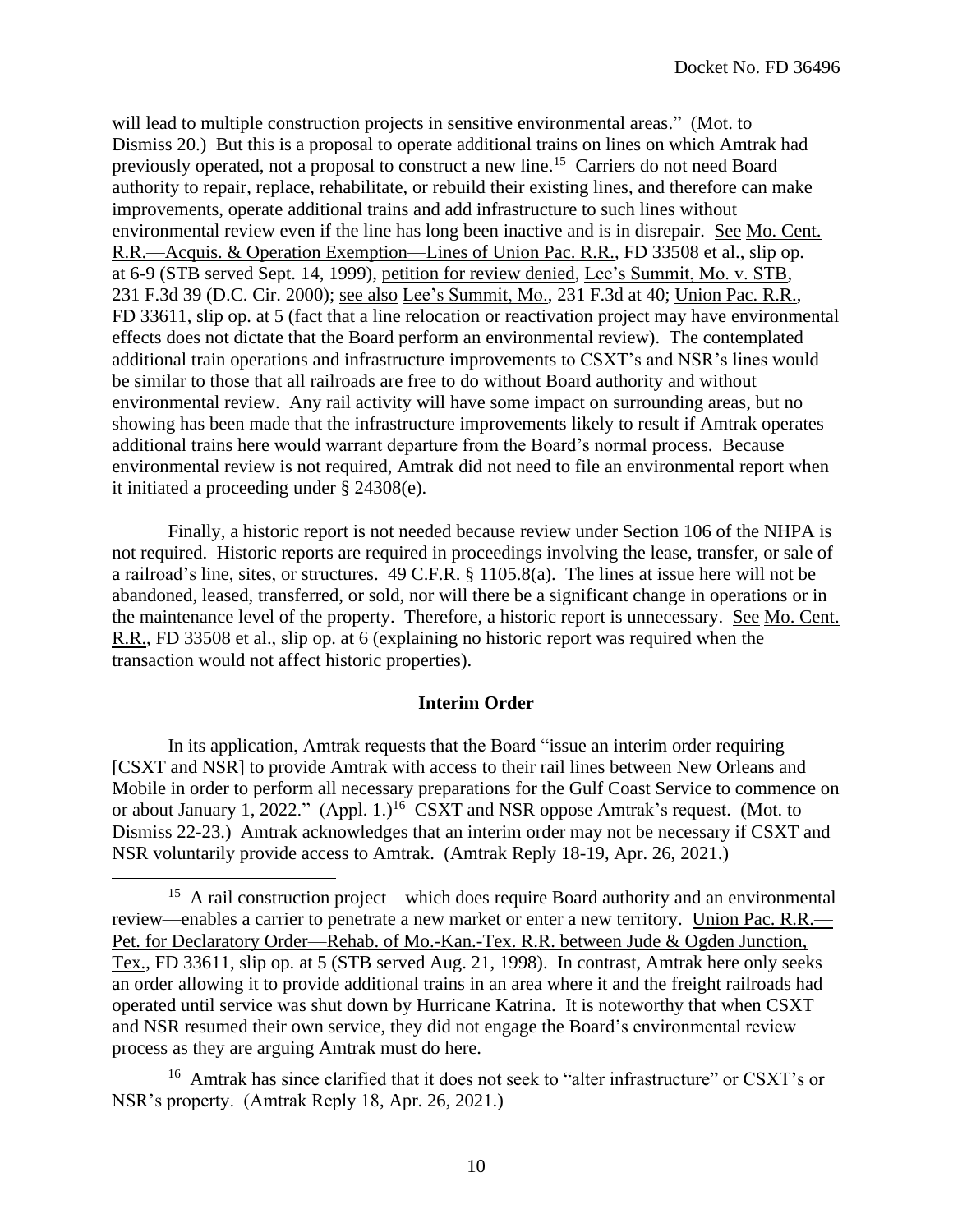On July 6, 2021, Amtrak wrote "to advise the Board of the current status of Amtrak's ongoing discussions with CSX[T] and NS[R] to allow Amtrak access to CSX[T] and NS[R] properties and personnel." (Amtrak Notice 1-2.) Amtrak explains that CSXT agreed to Amtrak's request for access to CSXT property and personnel for certain purposes. (Id. at 2.) In addition, NSR informed Amtrak that its "existing service over NS[R] lines in New Orleans would fully facilitate Amtrak's access to the safety and operational information Amtrak sought to obtain." (Id.) On July 9, 2021, CSXT and NSR responded that the request for an interim order is moot in light of Amtrak's July 6 filing.

The Board finds that these developments have rendered Amtrak's request for an interim order moot. It appears that Amtrak has received the limited, non-interfering access it sought. (See Amtrak Reply 18, Apr. 26, 2021.) The Board is pleased that the parties have been able to work together to reach a suitable accommodation on this particular issue and expects them to continue to resolve areas of disagreement such as this as much as possible.

# **Procedural Schedule and Hearing Format**

In its application, Amtrak proposed a procedural schedule under which, among other things, CSXT and NSR would make opening filings 30 days from a Board decision instituting a proceeding. Amtrak reasoned that CSXT and NSR "bear the burden of proof under the statute and therefore should file the opening brief(s)." (Appl. 6 n.13.) CSXT and NSR object to Amtrak's proposed schedule, arguing that if the Board were to deny their motion to dismiss, they should have the opportunity to propose an alternative schedule that allows time for discovery and completion of a modeling study. (Mot. to Dismiss 26.)

To expedite the proceeding, the Board will adopt a procedural schedule in this decision. This schedule will include an discovery period, which, along with the time for CSXT and NSR to file their opening evidence, will allow sufficient time for completion of any supporting study or studies and other record development while otherwise enabling this proceeding to move forward expeditiously. The Board encourages the parties to resolve discovery disputes promptly and to recognize that discovery before the Board is broad. See 49 C.F.R. § 1114.21(a)(1)-(2). The Board notes, for example, that the disagreement regarding Amtrak access to CSXT and NSR information provided to HDR for the RTC study appears to involve information that would typically be shared, pursuant to a protective order, in a Board proceeding. However, if parties cannot resolve discovery disputes, they should make every effort to raise them as soon as possible within the discovery period. After the discovery period ends, the Board will not look favorably upon requests to pause the procedural schedule to resolve such disputes.

After CSXT and NSR file rebuttal evidence, the parties shall confer in an attempt to develop a joint proposal on the hearing format. They shall either submit a joint proposal or individual proposals, after which the Board will determine the hearing format and establish hearing date(s). The Board also expects to hold a prehearing conference with the parties.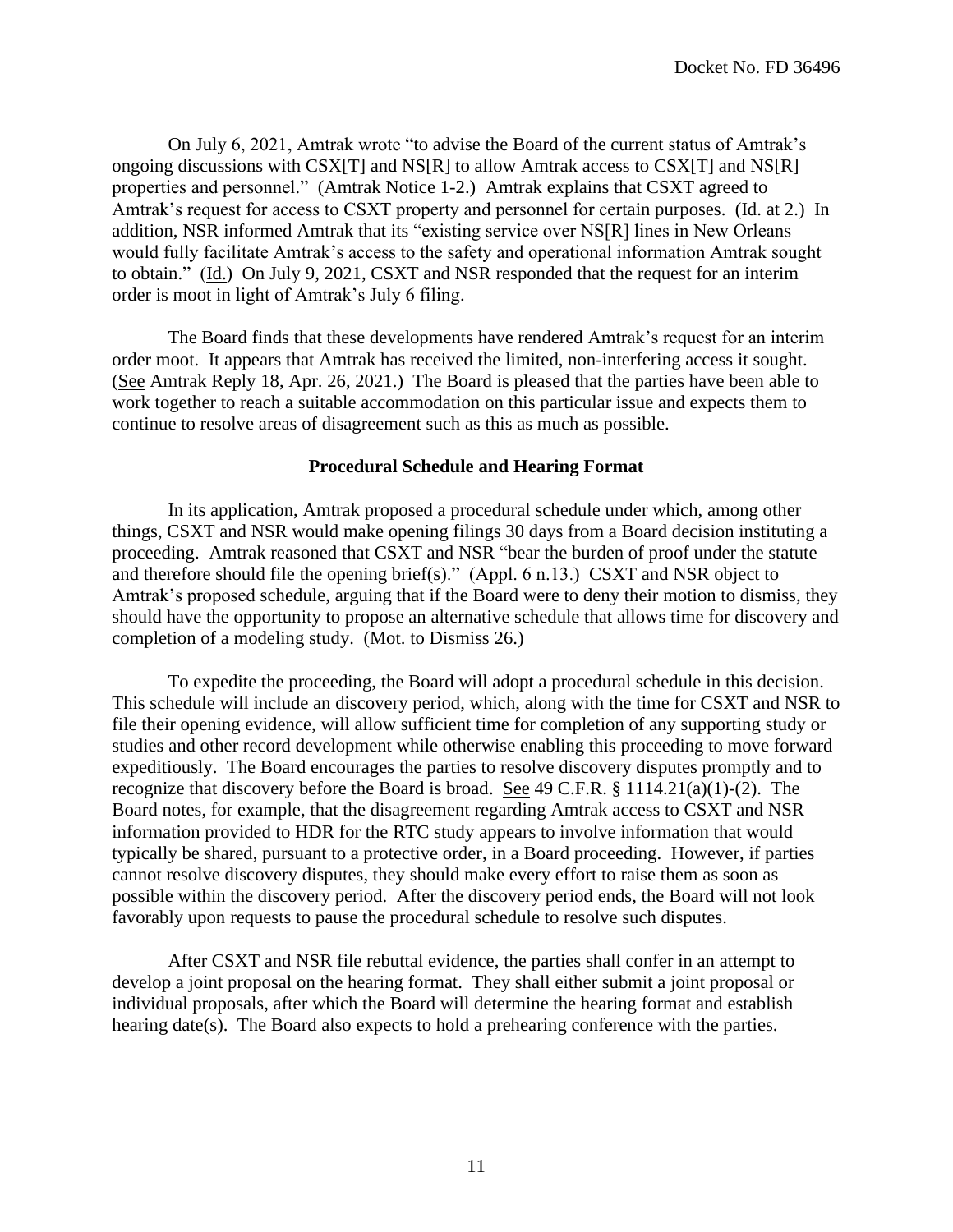| Discovery period ends          | <b>September 20, 2021</b> |
|--------------------------------|---------------------------|
| CSXT and NSR opening evidence  | <b>October 20, 2021</b>   |
| Amtrak reply evidence          | <b>November 19, 2021</b>  |
| CSXT and NSR rebuttal evidence | <b>December 9, 2021</b>   |
| Proposal(s) on hearing format  | <b>December 16, 2021</b>  |

## **Administrative Law Judge**

The Board has signed a Memorandum of Understanding with the Federal Mine Safety and Health Review Commission to employ the services of administrative law judges (ALJs) on a case-by-case basis to perform discrete, Board-assigned functions such as adjudicating discovery disputes in cases pending before the Board. The Board hereby assigns and authorizes Administrative Law Judge Thomas McCarthy to entertain and rule upon discovery matters and to resolve initially all disputes concerning discovery in this proceeding. Parties are directed to send copies of all their filings and documents in this proceeding to Judge McCarthy at 1331 Pennsylvania Avenue, N.W., Washington, DC 20004-1710, and at ctolbert@fmshrc.gov and zbyers@fmshrc.gov.

## It is ordered:

- 1. A proceeding pursuant to § 24308(e) is instituted.
- 2. All filings to date are accepted into the record.
- 3. The motion to dismiss is denied.
- 4. Amtrak's request for an interim order is denied as moot.
- 5. The procedural schedule described above is adopted.

6. This proceeding is assigned to Administrative Law Judge Thomas McCarthy for the handling of all discovery matters and initial resolution of all discovery disputes.

7. In addition to filing pleadings with the Board and serving copies on parties of record, parties must send a copy of all filings and documents to Judge McCarthy at 1331 Pennsylvania Avenue, N.W., Washington, DC 20004-1710, and at ctolbert@fmshrc.gov and zbyers@fmshrc.gov.

8. Judge McCarthy will be added to the service list in this proceeding and a copy of this decision will be served upon him.

9. A copy of this decision will be served on the U.S. Office of Personnel Management (OPM), at Human Resource Solutions, ALJ Program Office, 1900 E Street N.W., Suite 2469, Washington, DC 20415-9400 and electronically at karyn.lusby@opm.gov. Judge McCarthy shall send a copy of the notice or order that constitutes the final disposition of his assignment of this case to OPM at the above address.